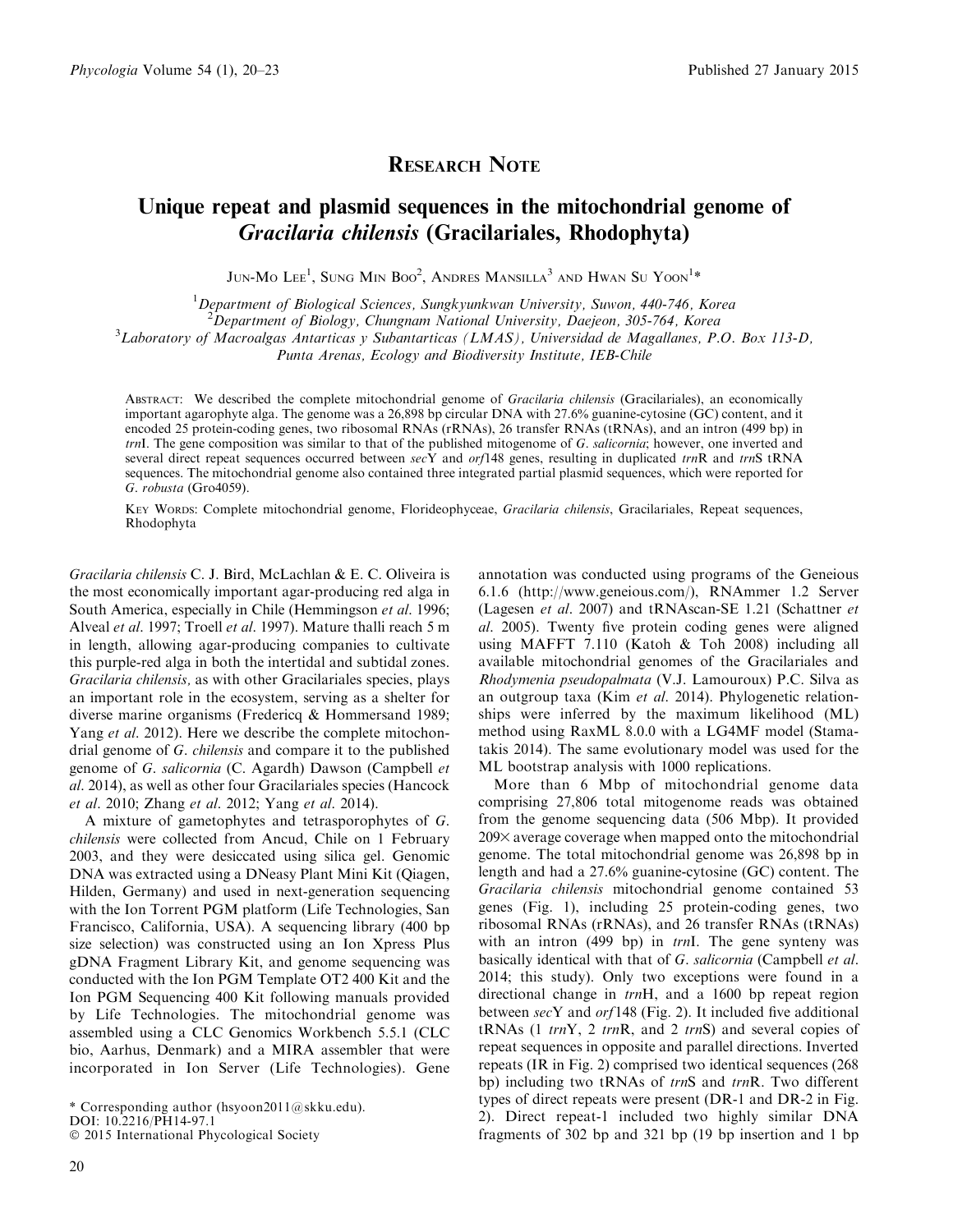

Fig 1. Mitochondrial genome map of Gracilaria chilensis. Functional gene groups are color-coded. Genes drawn inside of the circle indicate the transcriptionally clockwise strand, whereas genes on outside indicate the counter-clockwise strand. The trnI tRNA has an intron. The alternative start codon of the rps11 gene is marked in parentheses.

Fig 2. The linear gene synteny between orf148 and secY. Inverted repeat (IR) sequences and two types of direct repeat (DR-1 and DR-2) sequences are shown with their direction and length. Orange boxes indicate partial plasmid sequences reported from Gracilaria robusta (Gro4970).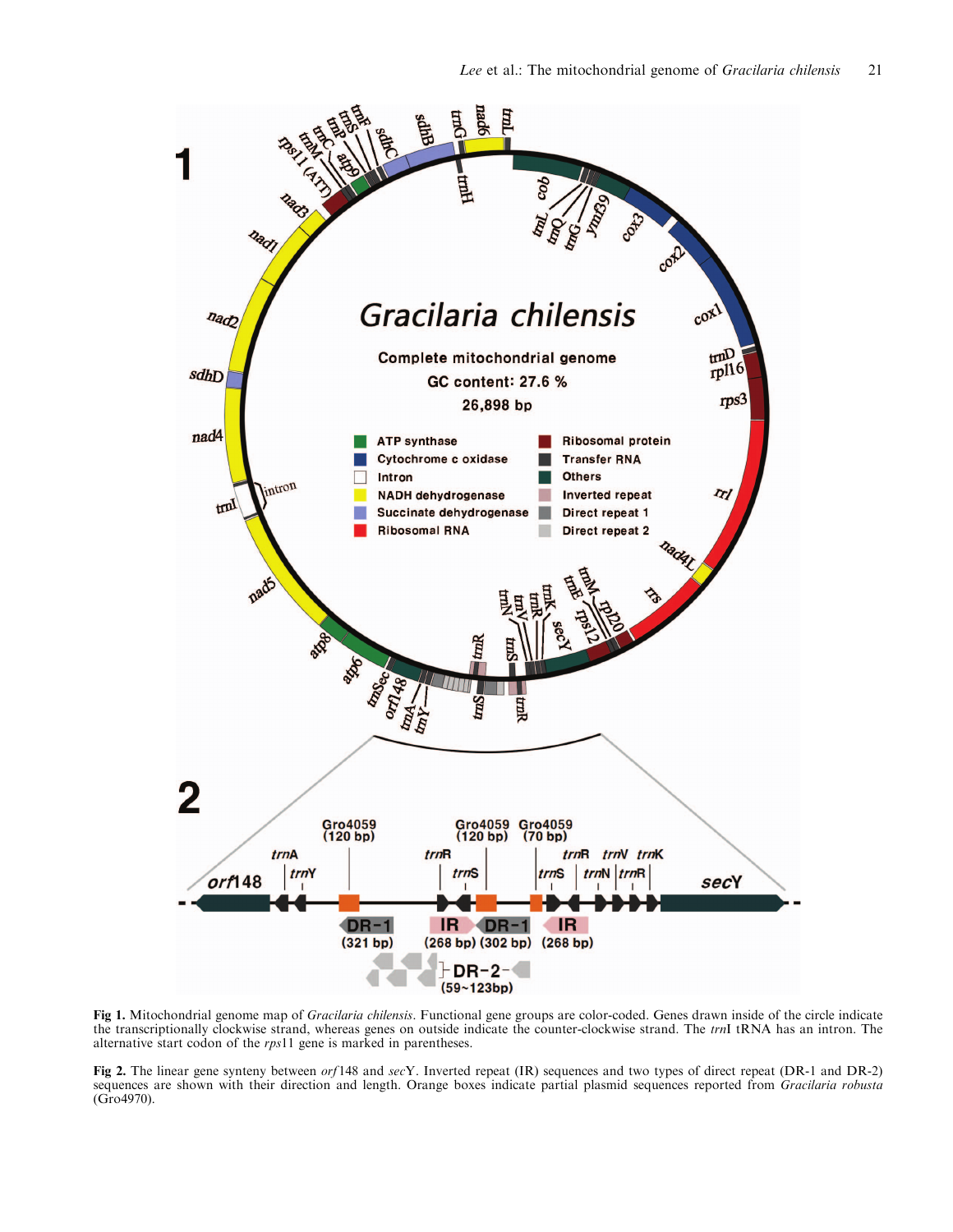| Table 1. Comparison of mitochondrial genomes among species in the Gracilariales. Genes in boldface indicate unique feature in certain                  |
|--------------------------------------------------------------------------------------------------------------------------------------------------------|
| species. Plus or minus indicates gene direction; percentage in parentheses shows amino acid similarity compared to <i>Gracilaria chilensis</i> ; blank |
| indicates absence of gene; * and ** indicate un-annotated or mis-annotated genes, respectively, in previous studies.                                   |
|                                                                                                                                                        |

| Gene                     | Gracilaria<br>chilensis                              | Gracilaria<br>salicornia       | Gracilariopsis<br>chorda | Gracilariopsis<br>lemanaeformis      | Gracilariopsis<br>andersonii          | Gracilariophila<br>oryzoides                         |
|--------------------------|------------------------------------------------------|--------------------------------|--------------------------|--------------------------------------|---------------------------------------|------------------------------------------------------|
|                          | This study                                           | Campbell et al. 2014           | Yang et al. 2014         | Zhang et al. 2012                    | Hancock et al. 2010                   | Hancock et al. 2010                                  |
| rrs<br>nad4L             | $\overline{\phantom{0}}$<br>$\overline{\phantom{0}}$ | $-$ (92)                       | $-$ (90)                 | $-$ (90)                             | $-$ (90)                              | $-$ (89)                                             |
| rrl                      | $\overline{\phantom{0}}$                             |                                | —                        | $\overline{\phantom{0}}$             | $\qquad \qquad -$                     | $\qquad \qquad -$                                    |
| rps3                     | $\overline{\phantom{0}}$                             | $- (68)$                       | $- (64)$                 | $-$ (65)                             | $- (64)$                              | $- (63)$                                             |
| rp/16                    | $\overline{\phantom{0}}$                             | $- (77)$                       | $- (75)$                 | $- (75)$                             | $- (75)$<br>$\ast$                    | $- (72)$<br>— *                                      |
| trnD<br>$\cos 1$         | $\overline{\phantom{0}}$<br>$\qquad \qquad -$        | —<br>$- (96)$                  | -<br>$- (97)$            | $\overline{\phantom{0}}$<br>$-$ (97) | $\overline{\phantom{0}}$<br>$- (97)$  | $-$ (97)                                             |
| $\cos\!2$                | $\overline{\phantom{0}}$                             | $-$ (88)                       | $-$ (87)                 | $-$ (87)                             | $-$ (89)                              | $-$ (87)                                             |
| $\cos 3$                 | $\qquad \qquad -$                                    | $-$ (90)                       | $-$ (85)                 | $-$ (87)                             | $- (88)$                              | $-$ (85)                                             |
| ymf39                    | $\overline{\phantom{0}}$                             | $- (63)$                       | $- (56)$                 | $- (56)$                             | $-*(57)$                              | $- (53)$                                             |
| trnG<br>trnQ             | $\overline{\phantom{0}}$<br>$\overline{\phantom{0}}$ |                                |                          | $\overline{\phantom{0}}$             | $\overline{\phantom{0}}$              | $\overline{\phantom{0}}$<br>$\overline{\phantom{0}}$ |
| tnrL                     | $\overline{\phantom{0}}$                             | —                              |                          | $\overline{\phantom{0}}$             |                                       | $\overline{\phantom{0}}$                             |
| cob                      | $\overline{\phantom{0}}$                             | $-$ (93)                       | $- (94)$                 | $- (94)$                             | $- (94)$<br>$+$ or $67$<br>$+$ or f95 | $- (93)$                                             |
|                          |                                                      |                                |                          |                                      | $+$ or f61                            |                                                      |
| trnH                     |                                                      |                                |                          |                                      | $-$ *                                 |                                                      |
| trnL<br>nad6             | $^{+}$<br>$\! + \!$                                  | $\hspace{0.1mm} +$<br>$+$ (79) | $^{+}$<br>$+ (74)$       | $^{+}$<br>$+$ (75)                   | $\! + \!$<br>$+ (74)$                 | $\! +$<br>$+ (73)$                                   |
| trnG                     |                                                      | $\hspace{0.1mm} +$             | $^{+}$                   | $^{+}$                               | $^{+}$                                | $^{+}$                                               |
| trnH                     | $\qquad \qquad -$                                    | $+$                            |                          |                                      |                                       |                                                      |
|                          |                                                      |                                | $- or f60$ **            | $-$ or f60                           |                                       |                                                      |
| sdhB<br>sdhC             | $^{+}$                                               | $+$ (85)                       | $+ (84)$                 | $+ (84)$                             | $+$ (83)                              | $+$ (83)<br>(pseudo)                                 |
| trnF                     | $^{+}$<br>$\! + \!$                                  | $+ (54)$<br>$^{+}$             | $+$ (49)<br>$\! + \!$    | $+$ (49)                             | $+ (53)$<br>$\! +$                    | $^{+}$                                               |
| trnS                     | $^{+}$                                               | $^{+}$                         | $\! +$                   | $\boldsymbol{+}$                     | $\! +$                                | $\! + \!$                                            |
| trnP                     | $^{+}$                                               | $\hspace{0.1mm} +$             | $\hspace{0.1mm} +$       | $+$                                  | $^+$                                  | $\hspace{0.1mm} +$                                   |
| $atp9$                   | $^{+}$                                               | $+$ (100)                      | $+$ (100)                | $+$ (100)                            | $+ (100)$                             | $+$ (100)                                            |
| trnC<br>trnM             | $^{+}$                                               | $^{+}$                         | $\boldsymbol{+}$         |                                      | $^+$                                  |                                                      |
| rps11                    | $^{+}$<br>$^{+}$                                     | $^{+}$<br>$+$ (71)             | $\! +$<br>$+ (58)$       | $+$ (57)                             | $+$<br>$- (43)$                       | $+$ (69)                                             |
| nad3                     | $^{+}$                                               | $+ (92)$                       | $+$ (87)                 | $+$ (87)                             | $+ (88)$                              | $+ (87)$                                             |
| nad1                     | $^{+}$                                               | $+ (94)$                       | $+ (94)$                 | $+ (94)$                             | $+ (93)$                              | $+ (92)$                                             |
| nad2                     | $^{+}$                                               | $+$ (78)                       | $+$ (71)                 | $+$ (71)                             | $+$ (70)                              | $+ (73)$                                             |
| sdhD<br>nad4             | $\ddot{}$                                            | $+$ (59)<br>$+$ (90)           | $+$ (61)<br>$+$ (87)     | $+$ (61)<br>$+$ (87)                 | $+$ (62)<br>$+ (86)$                  | $+$ (65)<br>$+ (85)$                                 |
| trnI                     | $^{+}$<br>$+$ (intron)                               | $+$ * (intron*)                | $+$ * (intron*)          | $+$ * (intron*)                      | $+$ * (intron*)                       | $+$ * (intron*)                                      |
| nad5                     | $+$                                                  | $+ (84)$                       | $+ (84)$                 | $+ (84)$                             | $+ (83)$                              | $+ (82)$                                             |
| $atp8$                   | $+$                                                  | $+$ (71)                       | $+$ (61)                 | $+ (62)$                             | $+$ (60)                              | (pseudo)                                             |
| atp6                     | $\! + \!$                                            | $+ (91)$                       | $+ (90)$                 | $+ (90)$                             | $+$ (90)                              | $+$ (88)                                             |
| trnSec<br>$orf148$ or    | $+$                                                  | $+$ **                         | $^{+}$                   | $+$ **                               | $^{+}$                                | $^{+}$                                               |
| orf143                   | $^{+}$                                               | $+$ (39)                       | $+ (37)$                 | $+$ (37)                             | $+$ (31)                              | $+$ (37)                                             |
| trnA                     | $^{+}$                                               | $^{+}$                         | $^{+}$                   | $^{+}$                               | $^{+}$                                | $^{+}$                                               |
| trnY                     | $^{+}$                                               |                                |                          |                                      |                                       |                                                      |
|                          | Gro4059 (120 bp)                                     |                                |                          | Gro4059 (111 bp) Gro4059 (110 bp)    |                                       |                                                      |
| trnR<br>trnS             | $\hspace{0.1mm} +$                                   |                                |                          |                                      |                                       |                                                      |
|                          | Gro4059 (120 bp)<br>Gro4059 (70 bp)                  |                                |                          |                                      |                                       |                                                      |
| trnS<br>trnR             |                                                      |                                |                          |                                      |                                       |                                                      |
| trnY                     | $^{+}$                                               |                                | $^{+}$<br>$^+$           |                                      |                                       |                                                      |
|                          |                                                      |                                | Gro4059 (110 bp)         |                                      |                                       |                                                      |
| trnN                     | —                                                    |                                |                          |                                      |                                       | $\ast$ $\ast$                                        |
| trnV                     |                                                      |                                |                          |                                      |                                       | $***$                                                |
| trnR<br>trnK             |                                                      |                                |                          |                                      |                                       | $\ast\ast$                                           |
| secY                     |                                                      | $- (59)$                       | $- (56)$                 | $- (56)$                             | $- (56)$                              | $- (53)$                                             |
| rps12                    |                                                      | $-$ (80)                       | $- (79)$                 | $- (79)$                             | $- (44)$                              | $- (77)$                                             |
| $\mathit{trn}\mathrm{E}$ |                                                      |                                |                          |                                      |                                       |                                                      |
| trnM                     |                                                      |                                |                          |                                      |                                       |                                                      |
| rpl20                    |                                                      | $- (58)$                       | $- (68)$                 | $- (68)$                             | $- (67)$                              | $- (66)$                                             |